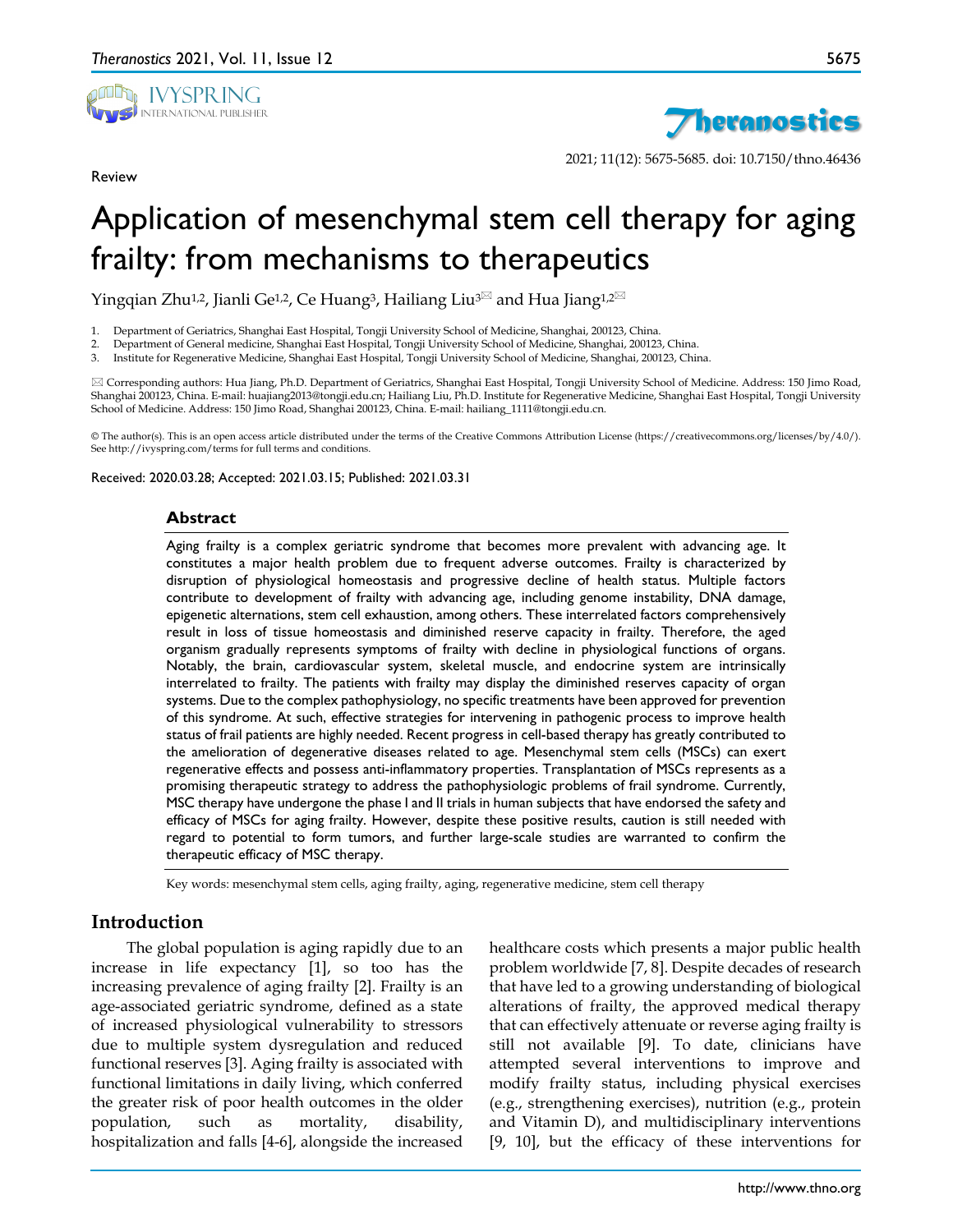protecting the frail patients against adverse outcomes is still controversial [11, 12]. Since frailty is one of the biggest threats to successful aging, a specific intervention that is expected to be effective to improve frailty status is highly needed. Currently, cell-based therapy is emerging as an innovative approach for several degenerative diseases. Mesenchymal stem cells (MSCs) represent as the ideal seeding cells for tissue engineering and regenerative medicine [13, 14]. To date, MSCs has become a promising candidate for intervening aging frailty. In this review, we mainly focused on the pathobiological process of aging frailty and summarized the roles and mechanisms of MSCs as the novel biologic agents used in the treatment of aging frailty. We also discussed the current status of MSCs utilized in clinical research as well as the challenge for successful clinical applications of MSC therapy.

# **Overview of Aging Frailty and its Pathophysiology**

Aging frailty is a complex geriatric syndrome with multifactorial pathogenesis and declines in physiological reserves. Frail syndrome can lead to the reduced homeostatic capability to withstand stressors and increased vulnerabilities to environments, which account for the high risk of adverse events [2, 15, 16]. The overall prevalence of aging frailty in community worldwide is estimated to be between 5% and 20% [17-19]. The prevalence of frailty increases with age and women are more likely to be frail than men [18]. Aging frailty can be identified by two main models: physical frail phenotype and cumulative deficit index [2, 15]. According to the phenotypic model, frailty can be identified by the presence of at least three components: unintentional weight loss; self-reported exhaustion; weakness; slow walking speed and low physical performance [2]. It is characterized by diminished strength, endurance and reduced physiologic function, which increase an individual's vulnerability for developing increased dependency or death [20]. On the other hand, the deficit model describes frailty in terms of the accumulation of individual impairments that include comorbid diseases, symptoms, signs and disabilities, collectively referred to as deficits [15]. While these two instruments are different for evaluating frailty, both have received empirical validation.

With the process of aging, frailty may be caused by multiple causes and contributors, including genetic and environmental factors [21-24]. To be more specific, genome instability [25], DNA damage [26], epigenetic alternations [27], loss of proteostasis [28], oxidative stress [29], chronic inflammation [30], mitochondrial dysregulation [31], and stem cell

exhaustion [24, 32] are involved in the progression of aging frailty. These hallmarks are interconnected and ultimately lead to cellular senescence. The senescent cells increase in multiple tissues with aging [33], and secrete a host of inflammatory cytokines, chemokines, growth factors and matrix remodeling proteases, collectively known as the senescence-associated secretory phenotypes (SASP), which lead to the chronic inflammation and age-related tissue deterioration [34, 35]. Moreover, senescence reduces the regenerative potential of stem cells pools and leads to endogenous stem cells exhaustion. The resident stem cells, including MSCs, HSCs (hematopoietic stem cells), neural stem cells (NSCs) and satellite cells undergo senescence during aging process, showing age-related decline in repopulation capacity and differentiation potential with reduced lifespan [36-39]. The reduced abilities of stem cells fail to maintain their proliferation capacity and differentiation potential [40]. Accordingly, the capacity to regenerate damaged tissues decline of regeneration upon damage decline, which results in the imbalance of tissue homeostasis after injury or stress [34, 41]. The sum of these integrative hallmarks produces the clinical phenotypes of the elderly with aging frailty, as seen in physiological loss of reserve and reduced organ function [42]. The disfunctions of brain, heart, muscle, and endocrine system are linked to aging and impaired homeostasis, which are believed to be involved in the development of frailty [16]. The multiple types of aging-related damages may constitute the major culprits of phenotypes of frailty, as the integrative consequence of stem cell exhaustion, diminished homeostasis, and organ repair [43]. In this regard, regenerative medicine and cellular therapy has been long proposed and examined clinically. As a promising candidate for tissue regeneration, MSCs have gathered great attention in the field of regenerative medicine. Transplantation of MSCs may serve as an innovative therapeutic approach for preventing and even reversing development of aging frailty [44, 45].

## **Basic Characteristics of MSCs**

MSCs are the non-hematopoietic stem cells which exhibit spindle-shaped structure and plasticadherent properties [46]. Originally isolated from bone marrow in 1968 [47], MSCs were successively found to exist in various tissues and can be easily harvested from multiple tissues, including adipose tissue, marrow spaces of long bone, skeletal muscle, synovial fluids, umbilical cord blood, placenta, and dental pulp [48-51]. As the multipotent progenitors, MSCs have displayed the ability to give rise to several different phenotypes, including osteocytes,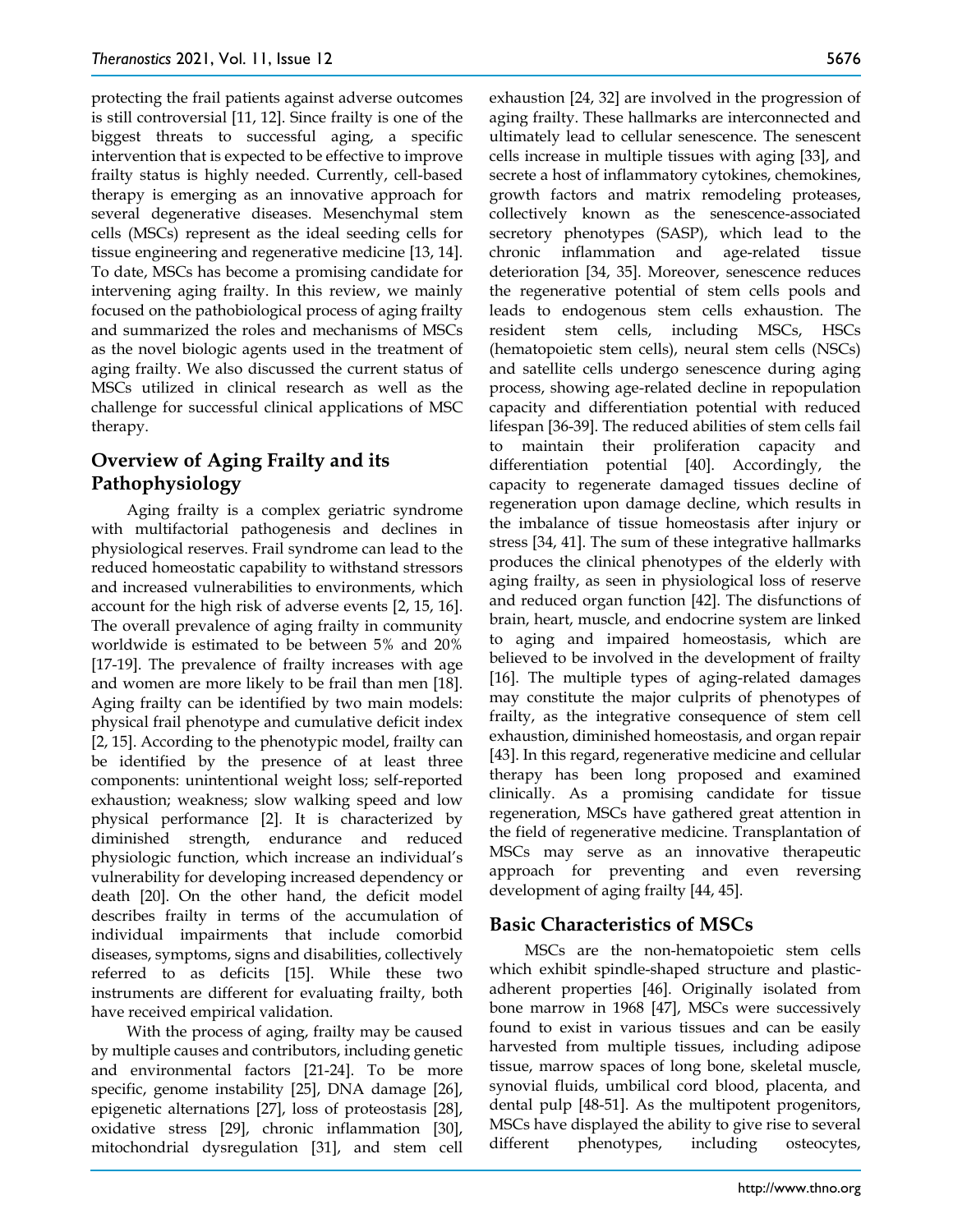chondrocytes, adipocytes, fibroblast, and many others [52, 53]. However, MSCs exhibit heterogeneous features among their subpopulations regarding to their proliferation rate and secreted cytokines [54, 55]. In addition, the discrepancy of isolation and cultivation procedures between different laboratories also drives the development of standardized criteria for identifying unique populations of MSCs. In 2006, the International Society for Cellular Therapy (ISCT) has proposed the minimum criteria to define human MSCs [46]. According to ISCT, MSCs must be plastic-adherent and positive for specific surface makers, namely, CD73, CD90 and CD105 but be negative for CD14, CD19, CD34, CD45 and HLA-DR. More importantly, MSCs must be capable of differentiating into multilineage cell types *in vitro*. MSCs can migrate automatically toward injury areas and spontaneously differentiate into desired tissues to perform regenerative functions, which are described as tropism [48, 56]. The therapeutic effects of MSCs, including their anti-inflammatory and immunomodulatory abilities, are exerted via secretion of several cytokines and soluble factors and signaling pathway activation. MSCs had the low expression of MHC/HLA class I but do not express MHC/HLA class II, which can protect them from host immune detection. The biological property of immune evasion prolongs their persistence in the host and enhances their therapeutic effects [57]. To date, MSCs have been considered as one of the most promising stem cell types for cell therapy. MSCs are associated with unique capability of self-renewal and extensive potential of differentiation, which have generated great interest in the fields of regenerative medicine [58]. Multiple lines evidence have documented that the transplantation of MSCs can be utilized as a suitable therapeutic approach in the treatments of some intractable diseases, including traumatic brain injury [59] and spinal cord injury [60], cardiovascular diseases [61], stroke [62] and liver diseases [63]. The specific characteristics, along with the therapeutic benefits of MSCs support the potential use of MSCs in future therapies for aging frailty.

# **MSC Therapy for the Attenuation of Aging Frailty**

## **Aging Brain**

Frailty is a state of increased vulnerability to stressor events due to multimorbidity and multiple impairments in different systems. Aging brain or frail brain would lead to central nervous system impairments with cognitive decline, which play a crucial role in the development of physical frailty [64, 65]. More importantly, the deterioration of brain is

associated with gait impairments, which is considered as an important contributor to frailty [66].

#### **Neuroprotective Effects of MSCs**

In aging process, almost all the brains undergo characteristic changes, including brain atrophy, loss of neurons and synapse connections. These age-related changes are responsible for the decline in neuronal activity and synaptic dysfunction that linked to neurodegeneration [67]. The effects of transplanted MSCs have been documented *in vivo* and vitro experiments in several studies, which have shown that MSCs could promote neurogenesis and improve neurological state [68, 69]. Intravenous infused MSCs can cross the blood-brain barrier (BBB), which is an essential prerequisite for proper efficacy [70-72]. Then intravenous injected MSCs can migrate to the injured regions and differentiate into neuron-like-cells via secreting various neurotrophic factors, such as nerve growth factor (NGF), vascular endothelial growth factor (VEGF) and fibroblast growth factor 2 (FGF2). These secretomes are released from non-genetically modified MSCs, playing a significant role in inducing neuronal differentiation and increasing survival rates after injury [73, 74]. Likewise, administration of MSCs via intracerebral and intrathecal routes also showed positive results of neuronal regeneration promoted by MSCs in animal models [75, 76]. Moreover, microglia and astrocytes in aging brain become senescent and express the senescence-associated secretory phenotype; several inflammatory cytokines are secreted to maintain state of low-grade inflammation that play a significant role in natural aging and neurodegeneration [77]. MSCs possess antiinflammatory properties adding to their neuroprotective effects. A great number of studies have showed that transplanted MSCs could reduce the levels of pro-inflammatory cytokines [78], or promote macrophages to polarize into the anti-inflammatory M2 phenotype [79]. The anti-inflammatory effects are conducted through secreting multiple cytokines, including IL-10 and transforming growth factor-β (TGF-β) [80]. At such, the anti-inflammatory microenvironments induced by transplanted MSCs help promote neurogenesis and prevent neural degeneration [78, 81]. Ameliorating cognitive decline may be a promising approach to prevent brain frailty. There are several altered proteins in the aged brains. The presence of amyloid-β, neurofibrillary tangles, Lewy bodies, the causative factors of neurodegenerative diseases, such as AD, may contribute to deterioration of brain [66, 82, 83]. Inspiringly, MSCs administration has been documented to reduce plaque deposition, restore microglial function and increase synaptic and dendritic stability in animal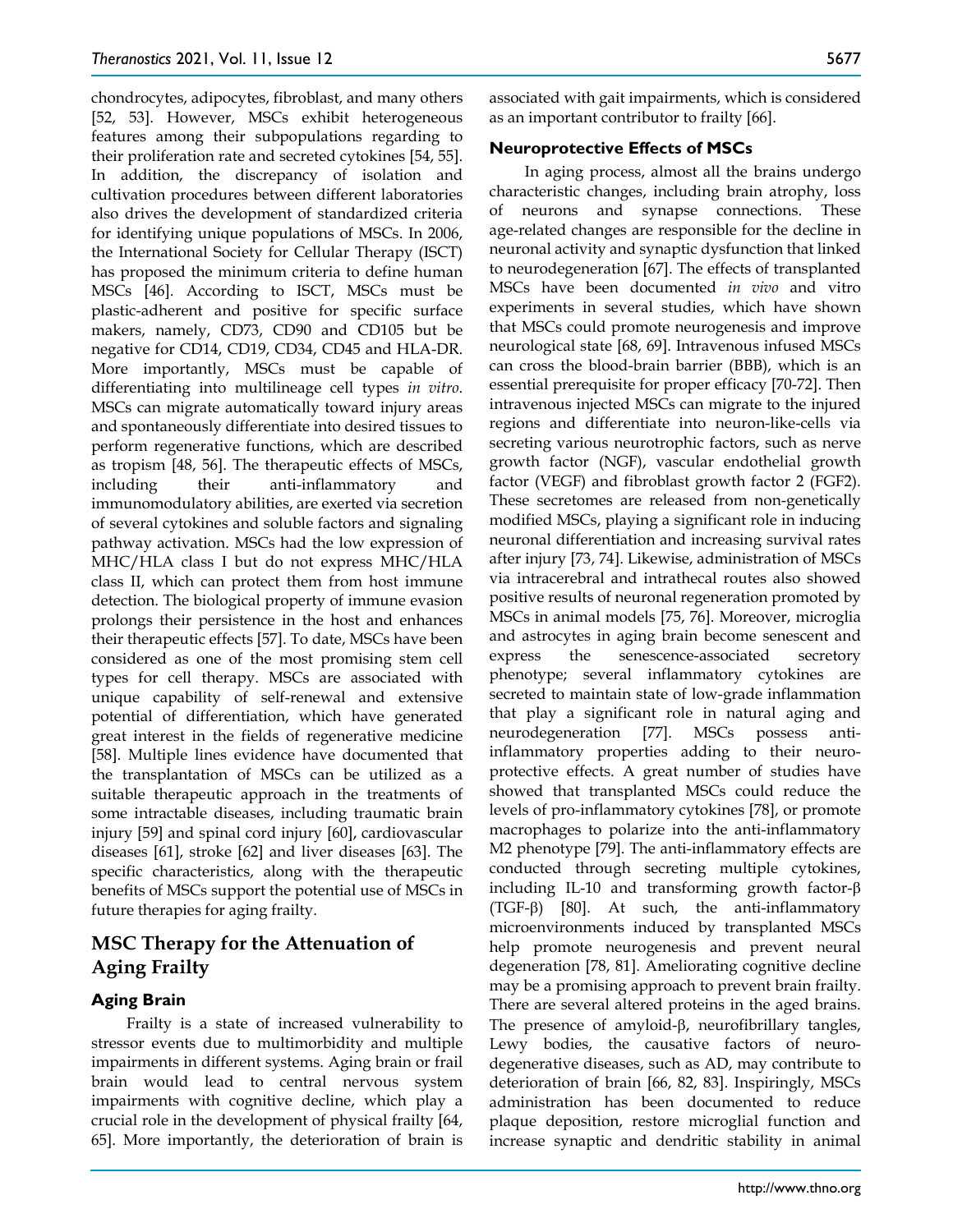models of AD [68, 69]. To date, substantive preclinical studies are underway to provide positive results, and MSC-based therapy carries promise to reverse the deterioration of brain, which has become a potential therapeutic approach for the amelioration of aging frailty (Figure 2).

#### **Cardiovascular Risk**

The cardiovascular diseases and aging frailty often coexist. Growing evidence has showed that cardiovascular diseases including myocardial infarction, atrial fibrillation and chronic heart failure are associated with the increased high incidence of aging frailty [84-86]. Cardiovascular diseases could give rise to physical disability and frailty through impaired muscle function [85, 87]. The interplay between cardiovascular diseases and frailty may provide a novel therapeutic strategy in the interventions of frailty.

#### **Cardioprotective Effects of MSCs**

In the aging process, aging is associated with the gradual loss of biological functions, resulting in the increased cardiac vulnerability to cardiovascular dysfunction. The cardiac senescence is reflected by decreased cardiac performance and progressive cardiac structural remodeling. The various phenotypic changes in functions and structures of heart, including cardiomyocyte hypertrophy and apoptosis [88], interstitial fibrosis [89], comprehensively account for the decreased cardiac function, which may eventually lead to the progression of cardiovascular diseases in the aging populations. Several preclinical studies have demonstrated that MSCs could exert cardio-protective effects and promote cardiac functions through different mechanisms. MSCs could migrate to the injured zone and differentiate into endothelial cells and cardiomyocyte-like cells to promote neovascularization and cardiac functions, which can effectively offer repair in the sites of damaged myocardium. It has been found that MSCs exert many therapeutic functions through paracrine effects [90, 91]. MSCs can produce multiple cytokines and angiogenic factors released directly in soluble form or in extracellular vesicles and exosomes, playing a role







Figure 2. Neuroprotective Effects of MSCs on Aging Brain. Administration of MSCs have shown therapeutic potential for the treatment of age- related brain dysfunction. The neuroprotective effects of MSCs include promoting neurogenesis, neural differentiation and anti-inflammation, and these effects are mainly associated with paracrine functions. In addition, MSCs could improve cognitive functions through reducing plaque deposition and enhancing synaptic stability. Abbr: NGF: nerve growth factor; VEGF: vascular endothelial growth factor; FGF2: fibroblast growth factor 2; IL-2: interleukin-2; TGF-β: transforming growth factor-β.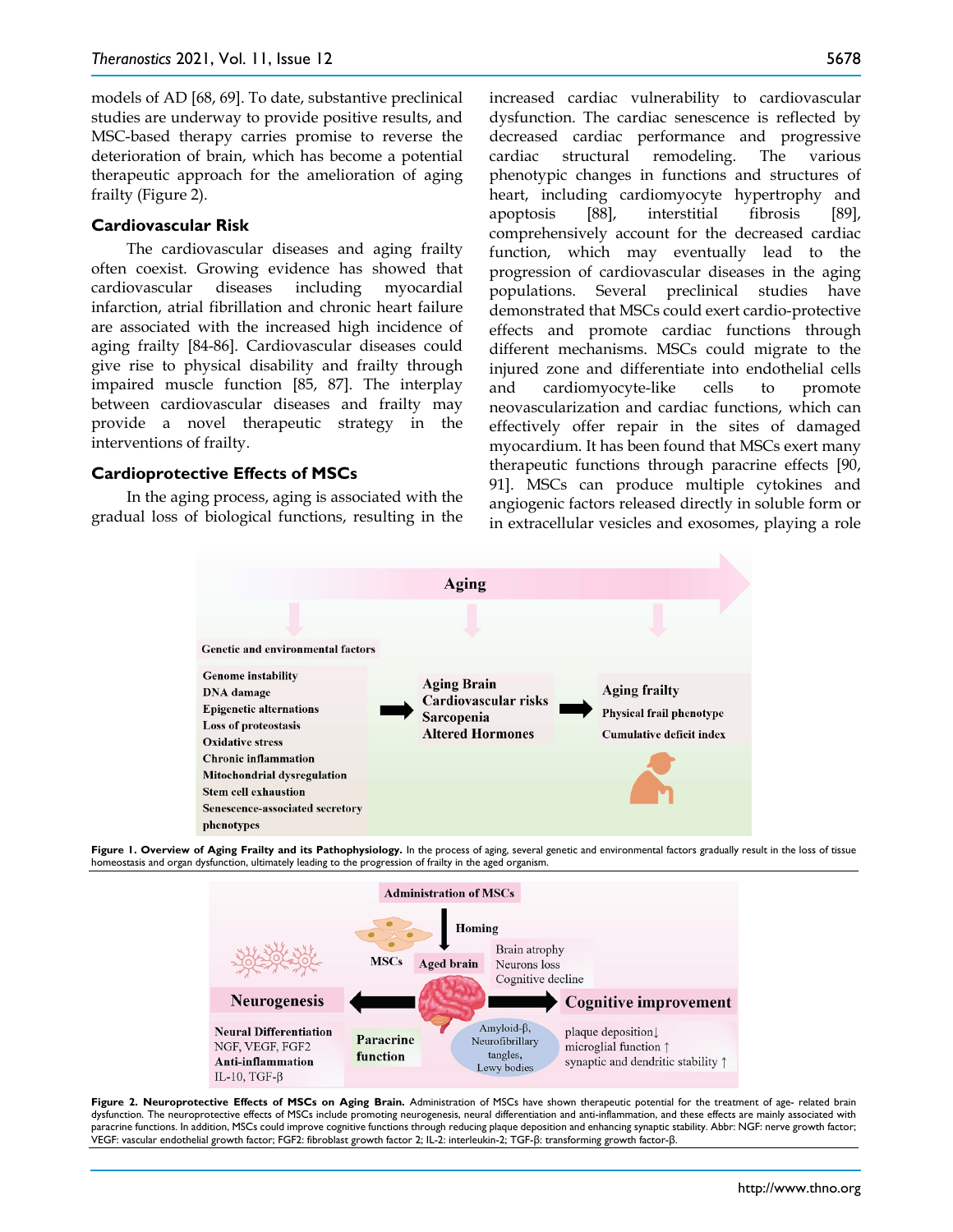in improving cardiac functions after damage [92]. The left ventricular ejection fraction (LVEF) is a significant parameter for evaluation of cardiac function, which would become deteriorated subsequently after ischemic events. It has been shown that LVEF can be successfully preserved in the MSCs treated group as compared to the control group in the animal model with ischemic myocardium [93]. The positive results have been further confirmed in clinical trials that transplantation of MSCs could significantly attenuate adverse ventricular remodeling and improve LVEF in patients with heart failure [94, 95]. Furthermore, many other studies have demonstrated MSC therapy can be capable of reducing the infract size and promoting cardiac hemodynamics in mice with ischemic myocardium [96]. Current evidence shows that MSCs could persist for 4 weeks after transplantation, predominantly in the border zone of infarcted myocardium, whereas few MSCs were detected in the normal cardiac tissues [97].

It has been well recognized that fibroblast could replace cardiomyocytes after injury, which cause myocardial remodeling and fibrotic scarring. The anti-fibrotic molecule, TNF-α-induced protein 6 (TNAIP6) is secreted by MSCs to decrease the damage to the heart and fibrosis. MSCs suppress the excessive inflammatory responses caused by cardiomyocyte cells injury and subsequent fibrosis [98]. In addition, MSCs attenuate arrhythmia by improving impulse conduction in the model of myocardial infarction [99]. Taken together, this novel approach of MSCs transplantation can ameliorate cardiovascular symptoms via several mechanisms, including angiogenesis, repair of the injured tissue, and reduction of infarct size as well as regulation of cardiac structural remodeling, which has a great potential to be applied in the regenerative medicine to improve the treatment of aging frailty [100] (Figure 3).

## **Sarcopenia**

Sarcopenia is an age-related disease with the progressive loss of muscle mass and strength [101, 102]. The declines in skeletal mass and function pose significant risks for adverse outcomes including mortality, disability and falls among older adults [103-105]. The identification of sarcopenia is based on the co-occurrence of low muscle mass as well as slow gait speed or weak handgrip strength as measures of low muscle function [106]. Sarcopenia has been considered as an important component of frailty syndrome and the pathway through which the frail condition can be intervened or reversed [107].

#### **Protective Effects of MSCs on Muscles**

The interventions that can alleviate sarcopenia

may be an important approach to improve or reverse frailty status. It has been showed that MSCs could attenuate sarcopenia via increasing skeletal muscle weight and myofiber cross-sectional area in animal models of sarcopenia [108]. The physical performance including muscle strength as well as endurance were significantly enhanced. MSCs also inhibit apoptosis of muscles and suppress expressions of chronic inflammatory cytokines, which may explain the improvement of skeletal muscle strength and function after transplantation of MSCs. In addition, MSCs have capability to activate resident skeletal muscle stem cells, which lead to myogenesis and differentiation of muscle tissues [109]. The positive results provide novel insights into sarcopenia intervention, suggesting a potential role for MSC therapy in aging frailty (Figure 4).

#### **Altered Hormones**

Advance in age leads to the disruption of endocrine system and imbalance of metabolic homeostasis, which may result in the breakdown of adaptation process in response to stresses [110]. The alternations in hormonal networks and abnormal hormonal excesses or deficits during aging can be translated in clinical scenarios that promote the pathogenesis of frailty and diseases [111]. As age-related disruption of the endocrine system is considered as a fundamental event in the pathogenesis of frailty, the efficacious strategies that can promote metabolism are needed.

## **Therapeutic Effects of MSCs on Hormones**

Accumulating evidence shows that adverse ageing profiles and frailty are related to the alternations in hormonal networks [110-112]. Age-related frailty is a common problem in older adults, as a result of the imbalance between the anabolic and catabolic hormones. The circulating anabolic hormones, including insulin-like growth factor (IGFs), growth hormone, and sex hormones, are important in maintaining healthy body compositions and organ functions. However, there is an overall decline in the amounts of hormones with age. For instance, the decreased levels of testosterone could lead to hypogonadism and reduced muscle mass. Researchers have documented that MSCs transplantation could recover the levels of testosterone back to normal through paracrine functions [113]. Notably, growth hormone and IGF-1 also decrease with aging, the insufficient hormones result in body composition parameters with elevated fat mass and reduced lean mass [110, 114]. MSCs exerting beneficial paracrine effects are well recognized. It has been found that MSCs are capable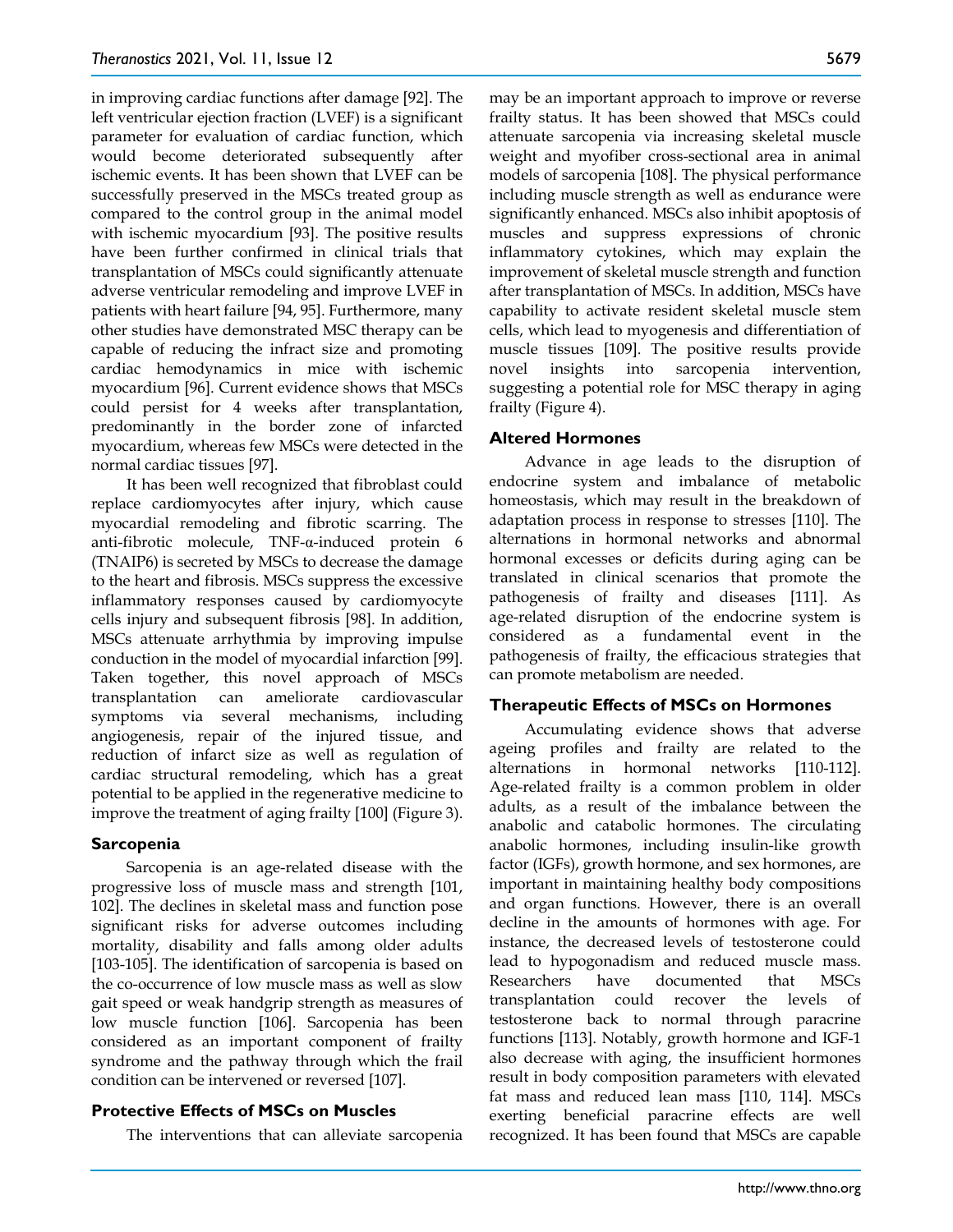of secreting multiple growth factors and cytokines, promoting regeneration of Leydig cells and many surrounding cells [113, 115]. In addition, MSCs can develop and differentiate into Leydig cells in the adult testis [116].

In addition to the deficiency of hormones, decreased sensitivity of tissues to actions of hormone take place in the elderly. Notably, insulin resistance develops with age, which is a state of poor sensitivity of peripheral tissues to insulin [117]. Insulin resistance may lead to metabolic disorders and accelerate decline in muscle strength and function that give rise to frailty [118, 119]. The roles of aging endocrine system in the development of frailty and as a target for interventions of frailty are investigated. The chronic inflammation is an important determiner of insulin resistance [120], so the protective role of MSCs in improving insulin sensitivity via suppressing the inflammatory activity has been focused. Preclinical study showed that MSCs after transplantation could significantly promote the response of target organs to insulin [121]. The therapeutic effect of MSCs may be attributed to regulation of immune process and systemic inflammation [122]. Numerous data have reported that MSC-based therapy can attenuate

insulin resistance and improve beta cell function via inhibiting the production of inflammatory cytokines (e.g., IL-1β, Il-18, TNF- $\alpha$ ) [123]. MSCs play a pivotal role in reducing the number of CD3+ and CD4+ T lymphocytes, which initiate the inflammatory process in the organism [122]. Given the therapeutic potential of MSCs on delineating the age-related alterations of hormones, MSC-based therapy may be a very promising candidate for promoting quality of life in the elderly population (Figure 5).

# **Clinical Transplantation of MSCs in Patients with Aging Frailty**

While current evidence sheds a promising light for the stem cell-based therapy, data related to frailty is still limited in clinical settings [124, 125]. Aging FRailTy via IntravenoUS Delivery (CRATUS) went through the phase I and II stages. The phase I trial was a nonrandomized, dose-escalation study, which has reported the beneficial effects after transplantation of BM-derived MSCs in patients with aging frailty [124]. In that study, a total of 15 eligible patients were enrolled to receive the intravenous infusion of MSCs with the dose: 20-million, 100-million, 200-million,



**Figure 3. Cardioprotective Effects of MSCs.** With advancing age, heart often develop decreased cardiac performance. The progressive cardiac structural remodeling results in low cardiac function and cardiovascular diseases that may contribute to aging frailty. After administration, MSCs home to the injured regions, where MSCs differentiate into endothelial cells and cardiomyocyte-like cells to promote neovascularization and cardiac functions. MSCs can suppress the excessive inflammatory responses and subsequent fibrosis via paracrine functions. MSC therapy show positive results by improving the prognosis of cardiovascular diseases.



Figure 4. Protective Effects of MSCs on Muscles. Sarcopenia is a major contributor to frailty in the elderly. Transplanted MSCs can exert protective effects on muscles, including inhibition of muscles apoptosis and regulation of chronic inflammatory as well as activation of resident skeletal muscle stem cells. Administration of MSCs can promote myogenesis and improve physical performance.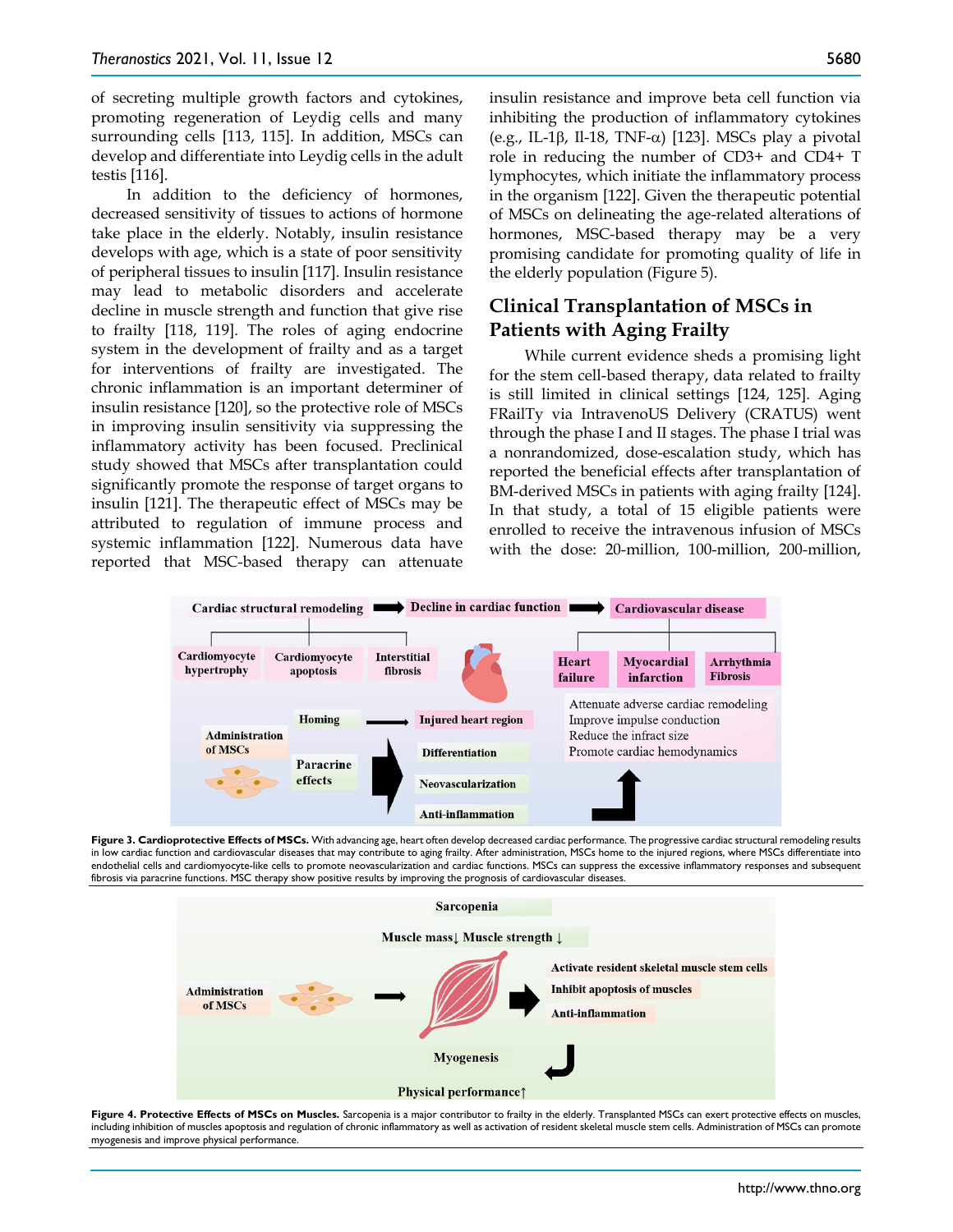respectively (5 patients in each group). Inspiringly, all patients in the treatment groups had increased 6-minute walk distance at 3 months and 6 months. The levels of inflammatory cytokine, TNF-α decreased at 6 months. Among the three groups, 100-millon cell-dose group showed the best performance in the improvement of 6-minute walk distance, cognitive status and physical function. With regard to the safety of MSCs administration, no treatment-emergent serious adverse events occurred within 1-month post infusion. All patients could tolerate the doses of MSCs infused well. One death was reported at 258 days after infusion in the 200-million group which was determined to be irrelevant to MSCs transplantation. This study above-mentioned was succeeded by the randomized, double-blinded, and placebo-controlled, stage II of CRATUS study [125]. In the consecutive study, a total of 30 patients with aging frailty were randomized into 100-million, 200-million, and placebo groups. The results showed that immunologic improvement was seen in both the treatment groups. Notably, patients in the 100-million group performed better than that in the 200 million with improved 6-minute walk distance, short physical performance, forced expiratory volume in 1 second and decreased serum TNF-α levels from baseline to 6 months. More importantly, this study documented that intravenous administration of MSCs was safe, which did not incur any treatment-related serious adverse events for 12 months post infusion. Intriguingly, the consecutive two trials confirm that 100-million cells represent the superior dose level compared to 200-millon cells, yet the mechanism underlying the inverse dose

relationship cannot be sufficiently explained [125]. A plausible explanation may be associated with deleterious effects of higher doses on cell retention, survival, or performance. Despite the positive findings, these two trials are preliminary and require larger RCTs to yield more convincing conclusions.

In recent years, failure of MSCs to improve clinical outcome have been frequently encountered [126, 127], partially due to variability in culture methodologies [128], and poor survival of MSCs after transplantation [129]. The effect of MSCs largely depends on their capabilities to migrate, adhere, engraft to the injured site. Notably, the freshly isolated cells cultured in presence of specific cytokines or hypoxic conditions have higher engraftment efficiency [130]. Furthermore, aggregate culture conditions used for MSC production may improve secretory capacity [128]. The use of different MSC derivatives, such as extracellular vesicles and exosomes, may be more effective and preferable than the use of MSCs. There is still a long way to go before considering MSCs as an ideal clinical tool for aging frailty.

# **Challenges for Clinical Application of MSC Therapy**

#### **Efficacy**

MSCs have the distinct advantages of rapid expansion, multi-lineage differentiation and potent ability of secreting tropic and immunomodulatory cytokines. For years, transplantation of MSCs has evolved as the promising therapeutic strategy for regenerative medicine and tissue engineering [131].



Figure 5. Therapeutic Effects of MSCs on Abnormal Hormones. Age-related alternation in hormonal networks include the decline in levels of circulating anabolic hormones and insulin resistance, which are associated with development of frailty. Administration of MSCs can increase the levels of anabolic hormones through paracrine functions and improve insulin sensitivity by regulating immune response. MSC therapy attenuate the age-related structural and functional changes of muscle and bone, thereby promoting the quality of life among the older adults.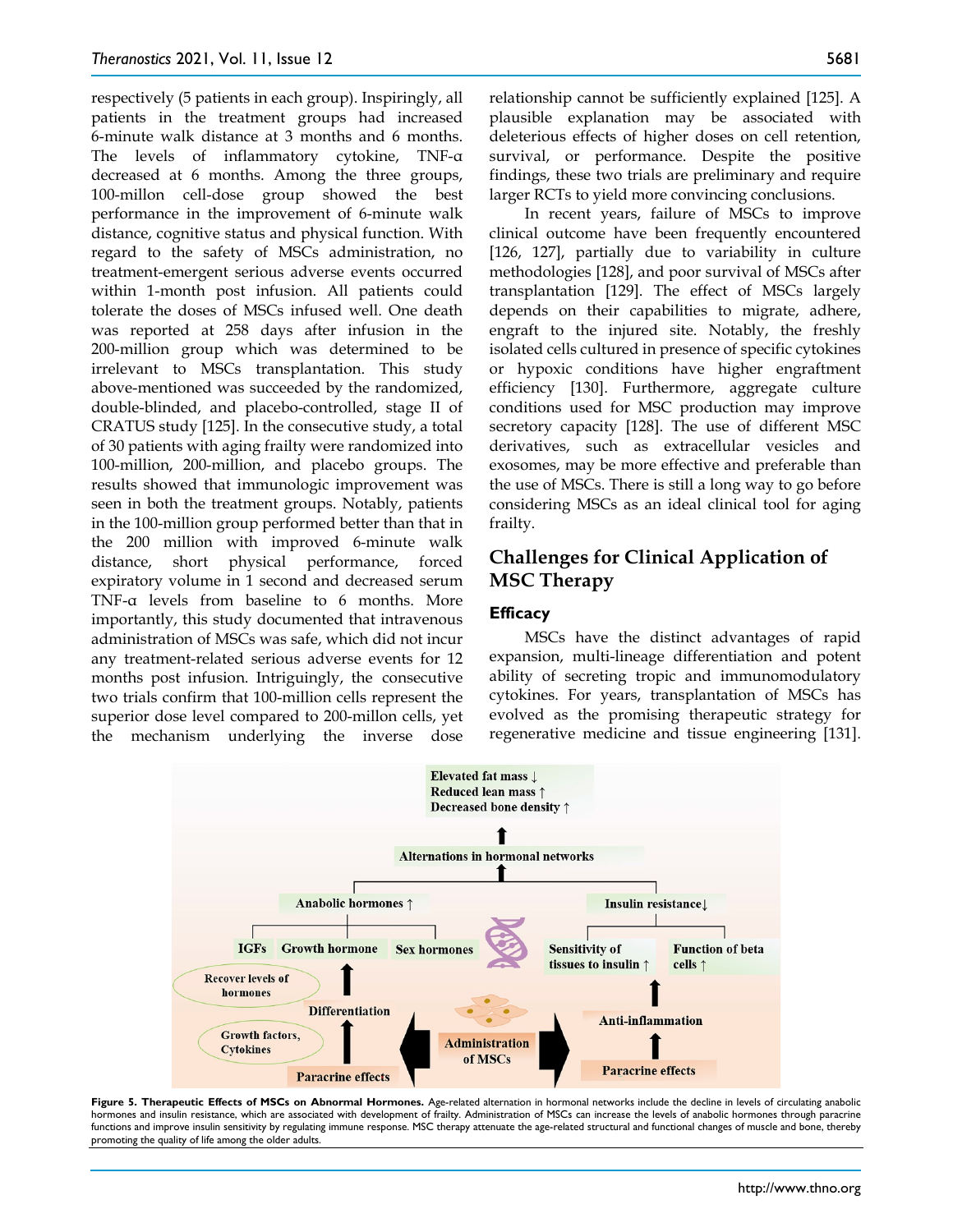However, there are major limits to MSCs utilization. The allogeneic MSCs derived from different donors display different biological properties. Aged MSCs tend to exhibit the cellular senescence associated phenotypes, including the enhanced senescenceassociated β-galactosidase activity, decreased stemness of stem cells, increased p16 expression, and apoptosis of cells as well as telomere attrition [132, 133]. With telomeres shortening, aged MSCs gradually cease to proliferate after a certain number of cell divisions. The proliferation and differentiation potential of MSCs progressively decline with age of donor and passage number of MSCs cultured *in vitro* [134, 135]. Cellular senescence impairs the selfrenewal and differentiation potential of MSCs, which limit their therapeutic effects [136]. The replicative senescence of MSCs significantly limits their expansion to the large quantity necessary for clinical applications that need hundreds of millions of MSCs for per treatment [137]. Moreover, there are limits for autologous MSC applications. It is difficult to obtain sufficient amount of healthy MSCs from patients with some systemic diseases. Additionally, the process of autologous extraction is time-consuming, which is difficult to be utilized for the acute treatment of lifethreatening diseases [131]. Other concerns regarding the efficacy of MSCs are their persistence after transplantation. These issues need to be addressed prior to widespread clinical application to enhance the efficacy of MSC therapy.

## **Safety Concerns**

MSCs are emerging as the promising sources of cell-based therapy due to their pluripotency and ease of expansion. However, ethical issues regarding to security remain inadequately addressed. It has been noted that long-term MSC expansion *in vitro* can lead to chromosomal abnormalities [138, 139], which may induce tumors *in vivo* [140]. In the tumor microenvironment, MSCs possess immunosuppressive effects, which promote the progression of tumors [141, 142]. MSCs show the potential to differentiate into multiple tissues, such as bone and cartilage, so the unwanted differentiation of transplanted MSCs may promote tumor growth [143]. Furthermore, it is well accepted that angiogenesis exerts an important role in invasion and metastasis of tumors. MSCs can differentiate into vascular endothelial cells, secreting several growth factors including VEGF and PDGF (platelet-derived growth factor), which promote tumor angiogenesis and invasive behavior [144]. MSCs also involve in the tumor invasion and metastasis known as epithelial to mesenchymal transition (EMT), a process driving tumor cells to lose polarity and acquire invasive phenotype [145, 146]. In

this regard, the tumorigenic potential of MSCs may become a major safety concern for the use of MSCs in clinical practice. MSC-based therapy may be a doubleedged sword; the application of MSCs in clinical setting should be evaluated cautiously due to security concerns. Of note, as paracrine effect of MSCs plays a pivotal role, the bioactive secretions of MSCs have good efficacy and safety. For instance, extracellular vesicles, exosomes, and cytokines can avoid the risk of genetic instability and potential malignant transformation may be developed as a safe and effective agent in the regenerative medicine.

# **Conclusions and Future Perspectives**

Frailty syndrome is a nonspecific state of increased vulnerability to stressors and is much more common in the old populations. Frailty is strongly associated with adverse outcomes, which may place a heavy burden on society in the coming years. As there is no specific approved treatment for frail patients, deeper understanding of the biological mechanisms of aging frailty to explore effective interventions is of great significance. Notably, multiple pathologic changes develop with age, aside from DNA damage and chronic inflammation that may contribute to aging frailty, endogenous stem cell exhaustion may be involved in the process of aging frailty. The frail patients may display the disruption of physiological homeostasis with decline in functions of several organs.

MSCs are emerging as the ideal sources of cells to solve the multi-organ problems. MSCs have potent self-renewal and differentiation capability. They are easy to be harvested from many tissues and can engraft to injured sites. In addition, the immune privileged state and anti-inflammatory property make MSC-based therapy as a promising tool in systemic applications. Current evidence has showed that MSCs could ameliorate status of frailty by promoting the functions of multiple important organs, including brain, muscles, heart, and endocrine system. To date, allo-hMSCs had undergone the phase I/II trials in which the safety and efficacy of MSC-based therapy for aging frailty were initially demonstrated. MSCs could attenuate symptoms of frail patients and no treatment-related serious adverse event was reported.

Transplantation of MSCs has generated great interests in regenerative medicine. However, the disputes arise regarding lack of efficacy as well as tumorigenic potential of MSCs on basis of current evidence. Although many findings shed a new light on MSC-based therapy for aging frailty, the scales and numbers of current clinical trials remain small, much further studies are warranted to elucidate if such therapeutic strategy could be safe and effective on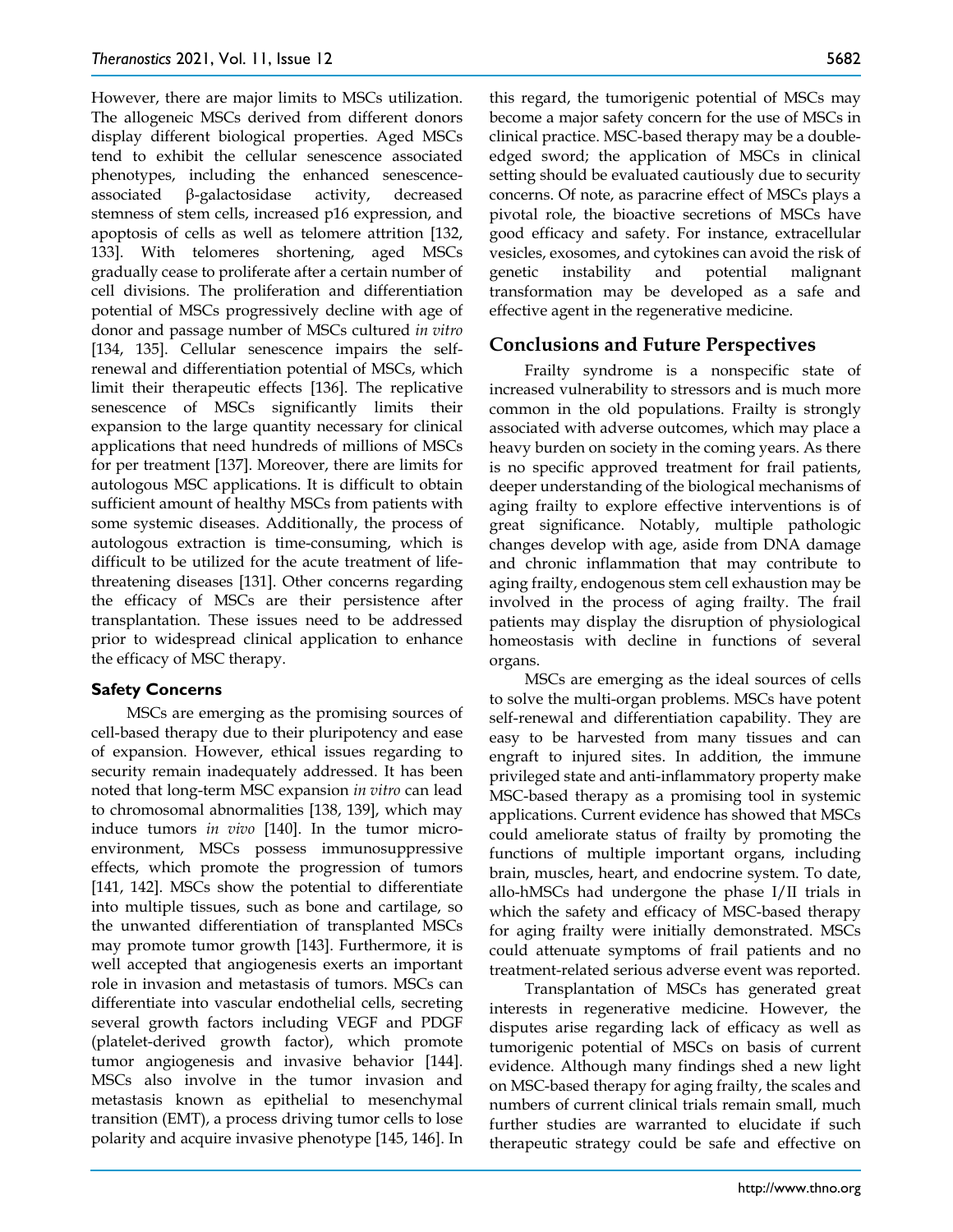regenerative medicine. The underlying mechanism of MSCs transplantation for the intervention of aging frailty should also be investigated.

#### **Acknowledgements**

This work was supported by grants from Important Weak Subject Construction Project of Pudong Health and Family Planning Commission of Shanghai (Grant No. PWZbr2017-06) and Major Program of Development Fund for Shanghai Zhangjiang National Innovation Demonstration Zone<Stem Cell Strategic Biobank and Stem Cell Clinical Technology Transformation Platform> (ZJ2018-ZD-004).

## **Competing Interests**

The authors have declared that no competing interest exists.

#### **References**

- 1. Mathers CD, Stevens GA, Boerma T, White RA, Tobias MI. Causes of international increases in older age life expectancy. Lancet. 2015; 385: 540-8.
- 2. Fried LP, Tangen CM, Walston J, Newman AB, Hirsch C, Gottdiener J, et al. Frailty in older adults: evidence for a phenotype. J Gerontol A Biol Sci Med Sci. 2001; 56: M146-56.
- 3. Chen X, Mao G, Leng SX. Frailty syndrome: an overview. Clin Interv Aging. 2014; 9: 433-41.
- 4. Li X, Ploner A, Karlsson IK, Liu X, Magnusson PKE, Pedersen NL, et al. The frailty index is a predictor of cause-specific mortality independent of familial effects from midlife onwards: a large cohort study. BMC Med. 2019; 17: 94.
- 5. Brummel NE, Bell SP, Girard TD, Pandharipande PP, Jackson JC, Morandi A, et al. Frailty and Subsequent Disability and Mortality among Patients with Critical Illness. Am J Respir Crit Care Med. 2017; 196: 64-72.
- 6. Duarte GP, Santos JLF, Lebrão ML, Duarte YAO. Relationship of falls among the elderly and frailty components. Rev Bras Epidemiol. 2019; 21Suppl 02: e180017.
- 7. Buckinx F, Rolland Y, Reginster JY, Ricour C, Petermans J, Bruyere O. Burden of frailty in the elderly population: perspectives for a public health challenge. Arch Public Health. 2015; 73: 19.
- 8. Hoogendijk EO, Afilalo J, Ensrud KE, Kowal P, Onder G, Fried LP. Frailty: implications for clinical practice and public health. Lancet. 2019; 394: 1365-75.
- Walston J, Buta B, Xue QL. Frailty Screening and Interventions: Considerations for Clinical Practice. Clin Geriatr Med. 2018; 34: 25-38.
- 10. Pahor M, Kritchevsky SB, Waters DL, Villareal DT, Morley J, Hare JM, et al. Designing Drug Trials for Frailty: ICFSR Task Force 2018. J Frailty Aging. 2018; 7: 150-4.
- 11. Van der Elst M, Schoenmakers B, Duppen D, Lambotte D, Fret B, Vaes B, et al. Interventions for frail community-dwelling older adults have no significant effect on adverse outcomes: a systematic review and meta-analysis. BMC Geriatr. 2018; 18: 249.
- 12. Li CM, Chen CY, Li CY, Wang WD, Wu SC. The effectiveness of a comprehensive geriatric assessment intervention program for frailty in community-dwelling older people: a randomized, controlled trial. Arch Gerontol Geriatr. 2010; 50 Suppl 1: S39-42.
- 13. Saler M, Caliogna L, Botta L, Benazzo F, Riva F, Gastaldi G. hASC and DFAT, Multipotent Stem Cells for Regenerative Medicine: A Comparison of Their Potential Differentiation *In vitro*. Int J Mol Sci. 2017; 18.
- 14. Fu X, Liu G, Halim A, Ju Y, Luo Q, Song AG. Mesenchymal Stem Cell Migration and Tissue Repair. Cells. 2019; 8.
- 15. Rockwood K, Mitnitski A. Frailty in relation to the accumulation of deficits. J Gerontol A Biol Sci Med Sci. 2007; 62: 722-7.
- 16. Clegg A, Young J, Iliffe S, Rikkert MO, Rockwood K. Frailty in elderly people. Lancet. 2013; 381: 752-62.
- 17. Saum KU, Dieffenbach AK, Müller H, Holleczek B, Hauer K, Brenner H. Frailty prevalence and 10-year survival in community-dwelling older adults: results from the ESTHER cohort study. Eur J Epidemiol. 2014; 29: 171-9.
- 18. Collard RM, Boter H, Schoevers RA, Oude Voshaar RC. Prevalence of frailty in community-dwelling older persons: a systematic review. J Am Geriatr Soc. 2012; 60: 1487-92.
- 19. Andrade JM, Duarte YAO, Alves LC, Andrade FCD, Souza Junior PRB, Lima-Costa MF, et al. Frailty profile in Brazilian older adults: ELSI-Brazil. Rev Saude Publica. 2018; 52Suppl 2: 17s.
- 20. Morley JE, Vellas B, van Kan GA, Anker SD, Bauer JM, Bernabei R, et al. Frailty consensus: a call to action. J Am Med Dir Assoc. 2013; 14: 392-7.
- 21. Viña J, Tarazona-Santabalbina FJ, Pérez-Ros P, Martínez-Arnau FM, Borras C, Olaso-Gonzalez G, et al. Biology of frailty: Modulation of ageing genes and its importance to prevent age-associated loss of function. Mol Aspects Med. 2016; 50: 88-108.
- 22. Bektas A, Schurman SH, Sen R, Ferrucci L. Aging, inflammation and the environment. Exp Gerontol. 2018; 105: 10-8.
- 23. Dato S, Montesanto A, Lagani V, Jeune B, Christensen K, Passarino G. Frailty phenotypes in the elderly based on cluster analysis: a longitudinal study of two Danish cohorts. Evidence for a genetic influence on frailty. Age (Dordr). 2012; 34: 571-82.
- 24. López-Otín C, Blasco MA, Partridge L, Serrano M, Kroemer G. The hallmarks of aging. Cell. 2013; 153: 1194-217.
- 25. Seo AY, Leeuwenburgh C. The Role of Genome Instability in Frailty: Mitochondria versus Nucleus. Nestle Nutr Inst Workshop Ser. 2015; 83: 19-27.
- 26. Pusceddu I, Farrell CJ, Di Pierro AM, Jani E, Herrmann W, Herrmann M. The role of telomeres and vitamin D in cellular aging and age-related diseases. Clin Chem Lab Med. 2015; 53: 1661-78.
- 27. Booth LN, Brunet A. The Aging Epigenome. Mol Cell. 2016; 62: 728-44.
- 28. Koga H, Kaushik S, Cuervo AM. Protein homeostasis and aging: The importance of exquisite quality control. Ageing Res Rev. 2011; 10: 205-15.
- 29. Álvarez-Satta M, Berna-Erro A, Carrasco-Garcia E, Alberro A, Saenz-Antoñanzas A, Vergara I, et al. Relevance of oxidative stress and inflammation in frailty based on human studies and mouse models. Aging (Albany N Y). 2020; 12: 9982-99.
- 30. Ferrucci L, Fabbri E. Inflammageing: chronic inflammation in ageing, cardiovascular disease, and frailty. Nat Rev Cardiol. 2018; 15: 505-22.
- 31. Gomez-Cabrera MC, Sanchis-Gomar F, Garcia-Valles R, Pareja-Galeano H, Gambini J, Borras C, et al. Mitochondria as sources and targets of damage in cellular aging. Clin Chem Lab Med. 2012; 50: 1287-95.
- 32. Sun XL, Hao QK, Tang RJ, Xiao C, Ge ML, Dong BR. Frailty and Rejuvenation with Stem Cells: Therapeutic Opportunities and Clinical Challenges. Rejuvenation Res. 2019; 22: 484-97.
- 33. Herbig U, Ferreira M, Condel L, Carey D, Sedivy JM. Cellular senescence in aging primates. Science. 2006; 311: 1257.
- 34. LeBrasseur NK, Tchkonia T, Kirkland JL. Cellular Senescence and the Biology of Aging, Disease, and Frailty. Nestle Nutr Inst Workshop Ser. 2015; 83: 11-8.
- 35. Tchkonia T, Zhu Y, van Deursen J, Campisi J, Kirkland JL. Cellular senescence and the senescent secretory phenotype: therapeutic opportunities. J Clin Invest. 2013; 123: 966-72.
- 36. Yu KR, Kang KS. Aging-related genes in mesenchymal stem cells: a mini-review. Gerontology. 2013; 59: 557-63.
- 37. Wang MJ, Chen J, Chen F, Liu Q, Sun Y, Yan C, et al. Rejuvenating Strategies of Tissue-specific Stem Cells for Healthy Aging. Aging Dis. 2019; 10: 871-82.
- 38. Warren LA, Rossi DJ. Stem cells and aging in the hematopoietic system. Mech Ageing Dev. 2009; 130: 46-53.
- 39. Conboy IM, Conboy MJ, Wagers AJ, Girma ER, Weissman IL, Rando TA. Rejuvenation of aged progenitor cells by exposure to a young systemic environment. Nature. 2005; 433: 760-4.
- 40. Jones DL, Rando TA. Emerging models and paradigms for stem cell ageing. Nat Cell Biol. 2011; 13: 506-12.
- 41. Aunan JR, Watson MM, Hagland HR, Søreide K. Molecular and biological hallmarks of ageing. Br J Surg. 2016; 103: e29-46.
- 42. Schultz MB, Sinclair DA. When stem cells grow old: phenotypes and mechanisms of stem cell aging. Development. 2016; 143: 3-14.
- 43. Golpanian S, DiFede DL, Pujol MV, Lowery MH, Levis-Dusseau S, Goldstein BJ, et al. Rationale and design of the allogeneiC human mesenchymal stem cells (hMSC) in patients with aging fRAilTy via intravenoUS delivery (CRATUS) study: A phase I/II, randomized, blinded and placebo controlled trial to evaluate the safety and potential efficacy of allogeneic human mesenchymal stem cell infusion in patients with aging frailty. Oncotarget. 2016; 7: 11899-912.
- 44. Raggi C, Berardi AC. Mesenchymal stem cells, aging and regenerative medicine. Muscles Ligaments Tendons J. 2012; 2: 239-42.
- 45. Schulman IH, Balkan W, Hare JM. Mesenchymal Stem Cell Therapy for Aging Frailty. Front Nutr. 2018; 5: 108.
- 46. Dominici M, Le Blanc K, Mueller I, Slaper-Cortenbach I, Marini F, Krause D, et al. Minimal criteria for defining multipotent mesenchymal stromal cells. The International Society for Cellular Therapy position statement. Cytotherapy. 2006; 8: 315-7.
- 47. Friedenstein AJ, Chailakhjan RK, Lalykina KS. The development of fibroblast colonies in monolayer cultures of guinea-pig bone marrow and spleen cells. Cell Tissue Kinet. 1970; 3: 393-403.
- 48. Samsonraj RM, Raghunath M, Nurcombe V, Hui JH, van Wijnen AJ, Cool SM. Concise Review: Multifaceted Characterization of Human Mesenchymal Stem Cells for Use in Regenerative Medicine. Stem Cells Transl Med. 2017; 6: 2173-85.
- 49. Rodriguez AM, Elabd C, Amri EZ, Ailhaud G, Dani C. The human adipose tissue is a source of multipotent stem cells. Biochimie. 2005; 87: 125-8.
- 50. Zhang X, Hirai M, Cantero S, Ciubotariu R, Dobrila L, Hirsh A, et al. Isolation and characterization of mesenchymal stem cells from human umbilical cord blood: reevaluation of critical factors for successful isolation and high ability to proliferate and differentiate to chondrocytes as compared to mesenchymal stem cells from bone marrow and adipose tissue. J Cell Biochem. 2011; 112: 1206-18.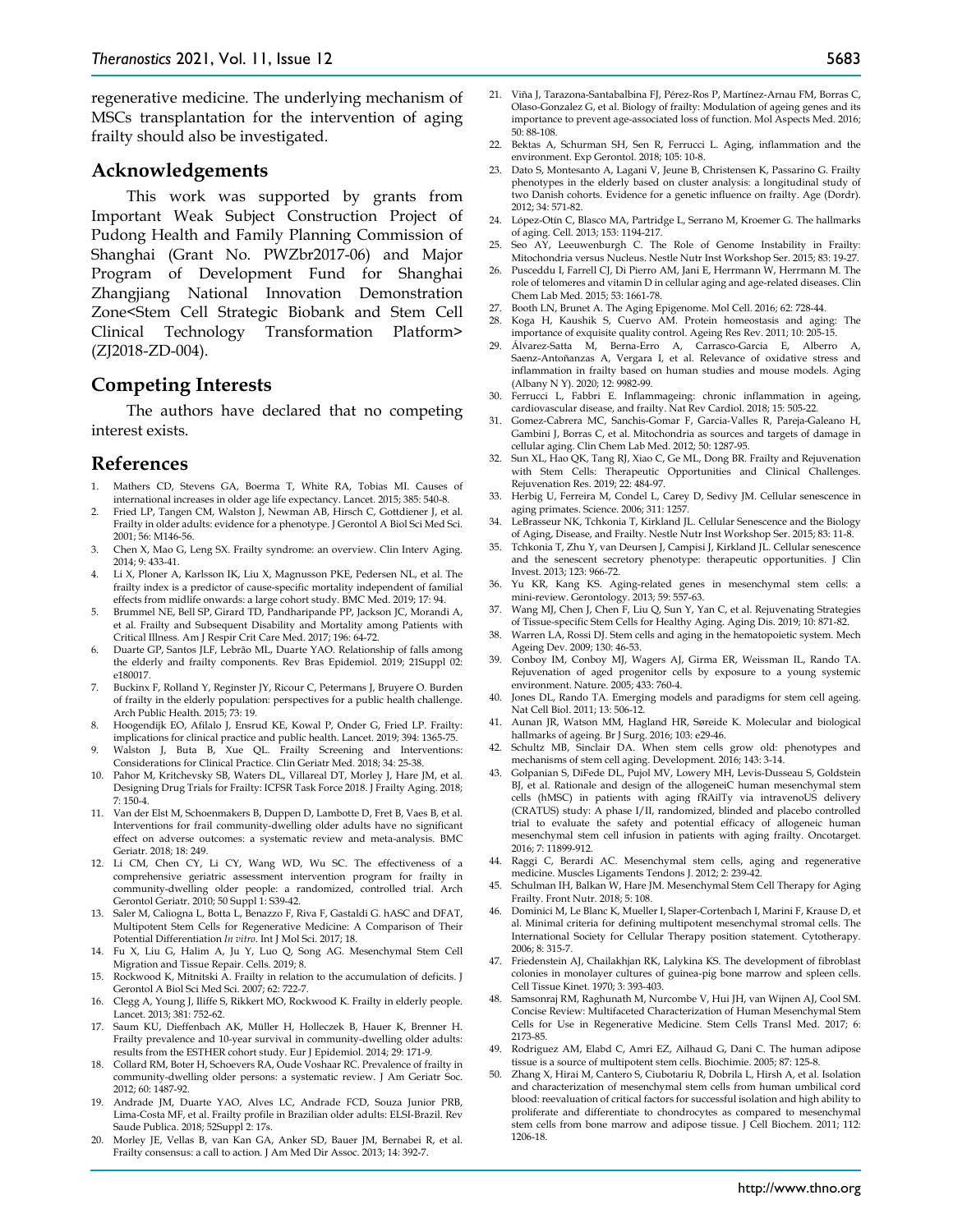- 51. Sinclair K, Yerkovich ST, Chambers DC. Mesenchymal stem cells and the lung. Respirology. 2013; 18: 397-411.
- 52. Pittenger MF, Mackay AM, Beck SC, Jaiswal RK, Douglas R, Mosca JD, et al. Multilineage potential of adult human mesenchymal stem cells. Science. 1999; 284: 143-7.
- 53. Cook D, Genever P. Regulation of mesenchymal stem cell differentiation. Adv Exp Med Biol. 2013; 786: 213-29.
- 54. Majore I, Moretti P, Hass R, Kasper C. Identification of subpopulations in mesenchymal stem cell-like cultures from human umbilical cord. Cell Commun Signal. 2009; 7: 6.
- 55. Riekstina U, Cakstina I, Parfejevs V, Hoogduijn M, Jankovskis G, Muiznieks I, et al. Embryonic stem cell marker expression pattern in human mesenchymal stem cells derived from bone marrow, adipose tissue, heart and dermis. Stem Cell Rev Rep. 2009; 5: 378-86.
- 56. Nitzsche F, Müller C, Lukomska B, Jolkkonen J, Deten A, Boltze J. Concise Review: MSC Adhesion Cascade-Insights into Homing and Transendothelial Migration. Stem Cells. 2017; 35: 1446-60.
- 57. Ryan JM, Barry FP, Murphy JM, Mahon BP. Mesenchymal stem cells avoid allogeneic rejection. J Inflamm (Lond). 2005; 2: 8.
- 58. Squillaro T, Peluso G, Galderisi U. Clinical Trials With Mesenchymal Stem Cells: An Update. Cell Transplant. 2016; 25: 829-48.
- 59. Das M, Mayilsamy K, Mohapatra SS, Mohapatra S. Mesenchymal stem cell therapy for the treatment of traumatic brain injury: progress and prospects. Rev Neurosci. 2019; 30: 839-55.
- 60. Mukhamedshina Y, Shulman I, Ogurcov S, Kostennikov A, Zakirova E, Akhmetzyanova E, et al. Mesenchymal Stem Cell Therapy for Spinal Cord Contusion: A Comparative Study on Small and Large Animal Models. Biomolecules. 2019; 9.
- 61. Goradel NH, Hour FG, Negahdari B, Malekshahi ZV, Hashemzehi M, Masoudifar A, et al. Stem Cell Therapy: A New Therapeutic Option for Cardiovascular Diseases. J Cell Biochem. 2018; 119: 95-104.
- Doeppner TR, Hermann DM. Mesenchymal stem cells in the treatment of ischemic stroke: progress and possibilities. Stem Cells Cloning. 2010; 3: 157-63.
- 63. Mahmood A, Seetharaman R, Kshatriya P, Patel D, Srivastava AS. Stem Cell Transplant for Advanced Stage Liver Disorders: Current Scenario and Future Prospects. Curr Med Chem. 2019.
- 64. Malmstrom TK, Morley JE. The frail brain. J Am Med Dir Assoc. 2013; 14: 453-5.
- 65. Robertson DA, Savva GM, Kenny RA. Frailty and cognitive impairment--a review of the evidence and causal mechanisms. Ageing research reviews. 2013; 12: 840-51.
- 66. Schneider JA, Li JL, Li Y, Wilson RS, Kordower JH, Bennett DA. Substantia nigra tangles are related to gait impairment in older persons. Ann Neurol. 2006; 59: 166-73.
- 67. Boisvert MM, Erikson GA, Shokhirev MN, Allen NJ. The Aging Astrocyte Transcriptome from Multiple Regions of the Mouse Brain. Cell Rep. 2018; 22: 269-85.
- 68. Lo Furno D, Mannino G, Giuffrida R. Functional role of mesenchymal stem cells in the treatment of chronic neurodegenerative diseases. J Cell Physiol. 2018; 233: 3982-99.
- 69. Duncan T, Valenzuela M. Alzheimer's disease, dementia, and stem cell therapy. Stem Cell Res Ther. 2017; 8: 111.
- 70. Ren C, Guingab-Cagmat J, Kobeissy F, Zoltewicz S, Mondello S, Gao M, et al. A neuroproteomic and systems biology analysis of rat brain post intracerebral hemorrhagic stroke. Brain Res Bull. 2014; 102: 46-56.
- 71. Matsushita T, Kibayashi T, Katayama T, Yamashita Y, Suzuki S, Kawamata J, et al. Mesenchymal stem cells transmigrate across brain microvascular endothelial cell monolayers through transiently formed inter-endothelial gaps. Neurosci Lett. 2011; 502: 41-5.
- 72. Liu L, Eckert MA, Riazifar H, Kang DK, Agalliu D, Zhao W. From blood to the brain: can systemically transplanted mesenchymal stem cells cross the blood-brain barrier? Stem Cells Int. 2013; 2013: 435093.
- 73. Munoz JR, Stoutenger BR, Robinson AP, Spees JL, Prockop DJ. Human stem/progenitor cells from bone marrow promote neurogenesis of endogenous neural stem cells in the hippocampus of mice. Proc Natl Acad Sci U S A. 2005; 102: 18171-6.
- 74. Tan B, Luan Z, Wei X, He Y, Wei G, Johnstone BH, et al. AMP-activated kinase mediates adipose stem cell-stimulated neuritogenesis of PC12 cells. Neuroscience. 2011; 181: 40-7.
- 75. Bao X, Wei J, Feng M, Lu S, Li G, Dou W, et al. Transplantation of human bone marrow-derived mesenchymal stem cells promotes behavioral recovery and endogenous neurogenesis after cerebral ischemia in rats. Brain Res. 2011; 1367: 103-13.
- 76. Ruan GP, Han YB, Wang TH, Xing ZG, Zhu XB, Yao X, et al. Comparative study among three different methods of bone marrow mesenchymal stem cell transplantation following cerebral infarction in rats. Neurol Res. 2013; 35: 212-20.
- 77. Pizza V, Agresta A, D'Acunto CW, Festa M, Capasso A. Neuroinflamm-aging and neurodegenerative diseases: an overview. CNS Neurol Disord Drug Targets. 2011; 10: 621-34.
- 78. Lee HJ, Lee JK, Lee H, Carter JE, Chang JW, Oh W, et al. Human umbilical cord blood-derived mesenchymal stem cells improve neuropathology and cognitive impairment in an Alzheimer's disease mouse model through modulation of neuroinflammation. Neurobiol Aging. 2012; 33: 588-602.
- 79. Kudlik G, Hegyi B, Czibula Á, Monostori É, Buday L, Uher F. Mesenchymal stem cells promote macrophage polarization toward M2b-like cells. Exp Cell Res. 2016; 348: 36-45.
- 80. Kyurkchiev D, Bochev I, Ivanova-Todorova E, Mourdjeva M, Oreshkova T, Belemezova K, et al. Secretion of immunoregulatory cytokines by mesenchymal stem cells. World J Stem Cells. 2014; 6: 552-70.
- 81. Vizoso FJ, Eiro N, Cid S, Schneider J, Perez-Fernandez R. Mesenchymal Stem Cell Secretome: Toward Cell-Free Therapeutic Strategies in Regenerative Medicine. Int J Mol Sci. 2017; 18.
- 82. Elobeid A, Libard S, Leino M, Popova SN, Alafuzoff I. Altered Proteins in the Aging Brain. J Neuropathol Exp Neurol. 2016; 75: 316-25.
- 83. Wyss-Coray T. Ageing, neurodegeneration and brain rejuvenation. Nature. 2016; 539: 180-6.
- 84. Polidoro A, Stefanelli F, Ciacciarelli M, Pacelli A, Di Sanzo D, Alessandri C. Frailty in patients affected by atrial fibrillation. Arch Gerontol Geriatr. 2013; 57: 325-7.
- 85. Stewart R. Cardiovascular Disease and Frailty: What Are the Mechanistic Links? Clin Chem. 2019; 65: 80-6.
- 86. Newman AB, Gottdiener JS, McBurnie MA, Hirsch CH, Kop WJ, Tracy R, et al. Associations of subclinical cardiovascular disease with frailty. The journals of gerontology Series A, Biological sciences and medical sciences. 2001; 56: M158-M66.
- 87. Strandberg TE, Pitkälä KH, Tilvis RS, O'Neill D, Erkinjuntti TJ. Geriatric syndromes--vascular disorders? Ann Med. 2013; 45: 265-73.
- 88. Oka T, Komuro I. Molecular mechanisms underlying the transition of cardiac hypertrophy to heart failure. Circ J. 2008; 72 Suppl A: A13-6.
- 89. Creemers EE, Pinto YM. Molecular mechanisms that control interstitial fibrosis in the pressure-overloaded heart. Cardiovasc Res. 2011; 89: 265-72.
- 90. Zhang J, Wu Y, Chen A, Zhao Q. Mesenchymal stem cells promote cardiac muscle repair via enhanced neovascularization. Cellular physiology and biochemistry : international journal of experimental cellular physiology, biochemistry, and pharmacology. 2015; 35: 1219-29.
- 91. Ward MR, Abadeh A, Connelly KA. Concise Review: Rational Use of Mesenchymal Stem Cells in the Treatment of Ischemic Heart Disease. Stem Cells Transl Med. 2018; 7: 543-50.
- 92. Gallina C, Turinetto V, Giachino C. A New Paradigm in Cardiac Regeneration: The Mesenchymal Stem Cell Secretome. Stem Cells Int. 2015; 2015: 765846.
- 93. Makkar RR, Price MJ, Lill M, Frantzen M, Takizawa K, Kleisli T, et al. Intramyocardial injection of allogenic bone marrow-derived mesenchymal stem cells without immunosuppression preserves cardiac function in a porcine model of myocardial infarction. J Cardiovasc Pharmacol Ther. 2005; 10: 225-33.
- 94. Bartolucci J, Verdugo FJ, González PL, Larrea RE, Abarzua E, Goset C, et al. Safety and Efficacy of the Intravenous Infusion of Umbilical Cord Mesenchymal Stem Cells in Patients With Heart Failure: A Phase 1/2 Randomized Controlled Trial (RIMECARD Trial [Randomized Clinical Trial of Intravenous Infusion Umbilical Cord Mesenchymal Stem Cells on Cardiopathy]). Circ Res. 2017; 121: 1192-204.
- 95. Lalu MM, Mazzarello S, Zlepnig J, Dong YYR, Montroy J, McIntyre L, et al. Safety and Efficacy of Adult Stem Cell Therapy for Acute Myocardial Infarction and Ischemic Heart Failure (SafeCell Heart): A Systematic Review and Meta-Analysis. Stem Cells Transl Med. 2018; 7: 857-66.
- 96. Orlic D, Kajstura J, Chimenti S, Bodine DM, Leri A, Anversa P. Transplanted adult bone marrow cells repair myocardial infarcts in mice. Ann N Y Acad Sci. 2001; 938: 221-30.
- 97. Nagaya N, Fujii T, Iwase T, Ohgushi H, Itoh T, Uematsu M, et al. Intravenous administration of mesenchymal stem cells improves cardiac function in rats with acute myocardial infarction through angiogenesis and myogenesis. Am J Physiol Heart Circ Physiol. 2004; 287: H2670-6.
- 98. Lee RH, Pulin AA, Seo MJ, Kota DJ, Ylostalo J, Larson BL, et al. Intravenous hMSCs improve myocardial infarction in mice because cells embolized in lung are activated to secrete the anti-inflammatory protein TSG-6. Cell Stem Cell. 2009; 5: 54-63.
- 99. Panda NC, Zuckerman ST, Mesubi OO, Rosenbaum DS, Penn MS, Donahue JK, et al. Improved conduction and increased cell retention in healed MI using mesenchymal stem cells suspended in alginate hydrogel. J Interv Card Electrophysiol. 2014; 41: 117-27.
- 100. Yun CW, Lee SH. Enhancement of Functionality and Therapeutic Efficacy of Cell-Based Therapy Using Mesenchymal Stem Cells for Cardiovascular Disease. Int J Mol Sci. 2019; 20: 982.
- 101. Cruz-Jentoft AJ, Baeyens JP, Bauer JM, Boirie Y, Cederholm T, Landi F, et al. Sarcopenia: European consensus on definition and diagnosis: Report of the European Working Group on Sarcopenia in Older People. Age Ageing. 2010; 39: 412-23.
- 102. Rosenberg IH. Sarcopenia: origins and clinical relevance. The Journal of nutrition. 1997; 127: 990S-1S.
- 103. Landi F, Cruz-Jentoft AJ, Liperoti R, Russo A, Giovannini S, Tosato M, et al. Sarcopenia and mortality risk in frail older persons aged 80 years and older: results from ilSIRENTE study. Age Ageing. 2013; 42: 203-9.
- 104. Vetrano DL, Landi F, Volpato S, Corsonello A, Meloni E, Bernabei R, et al. Association of sarcopenia with short- and long-term mortality in older adults admitted to acute care wards: results from the CRIME study. The journals of gerontology Series A, Biological sciences and medical sciences. 2014; 69: 1154-61.